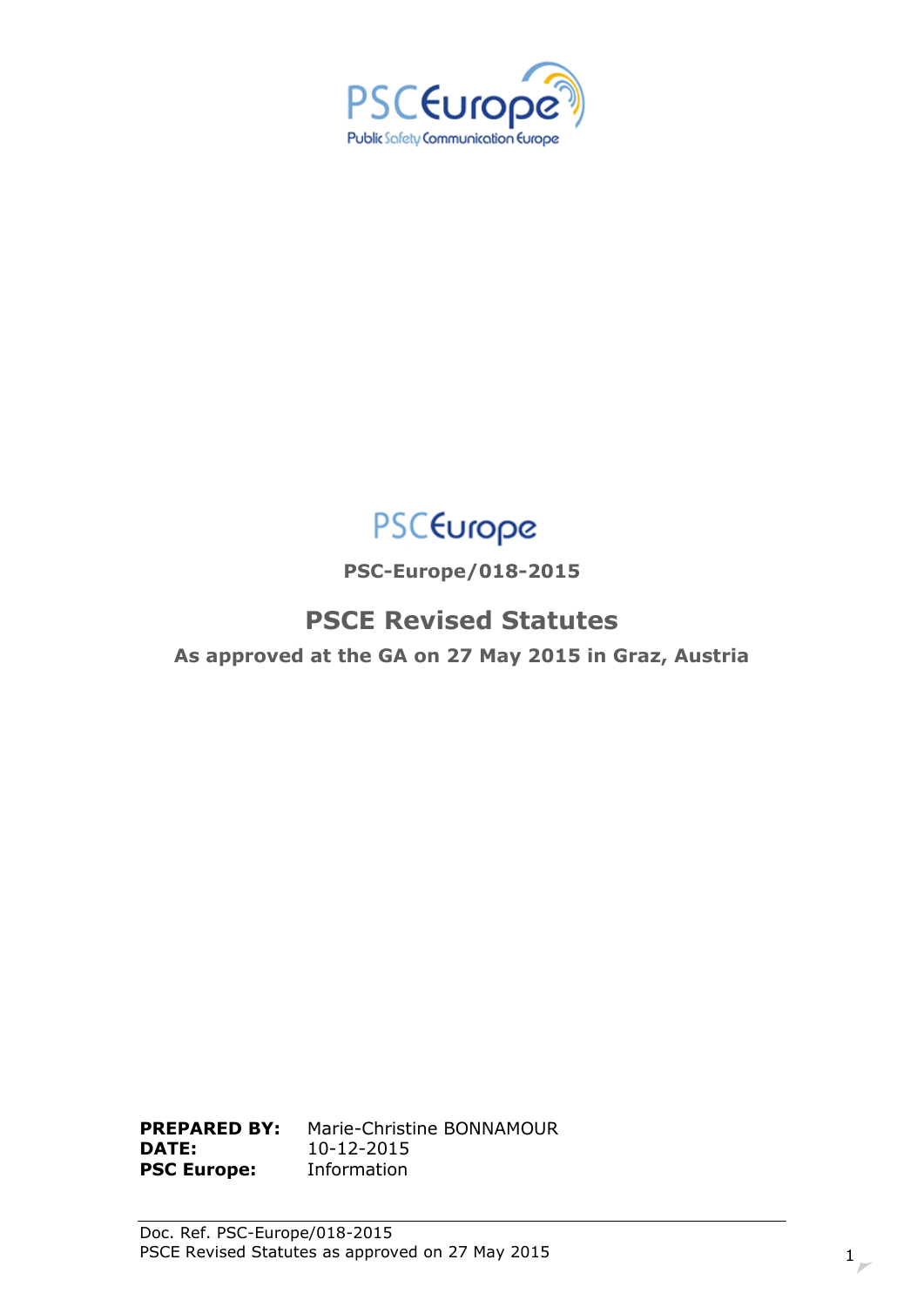

# List of Content

### **Title1 [: Title, Registered Office, Mission and Tasks](#page-2-0)**

[Article 1: Title](#page-2-1) [Article 2: Registered Office](#page-2-2) [Article 3: Mission and tasks](#page-3-0)

### **[Title 2: Membership, admission, withdrawal and exclusion procedures](#page-3-1)**

[Article 4: Membership](#page-3-2) [Article 5: Application and admission procedure](#page-5-0) [Article 6: Withdrawal procedure](#page-5-1) [Article 7: Exclusion procedure](#page-5-2)

### **[Title 3: Rights and obligations of members](#page-6-0)**

[Article 8: Rights of members](#page-6-1) [Article 9: Obligations of members](#page-6-2)

#### **[Title 4: Structure of the association, competencies and rules for](#page-6-3)  [meetings and decisions](#page-6-3)**

[Article 10: The structure of PSCE](#page-6-4) [Article 11: The General Assembly](#page-7-0) [Article 12: Competencies of the General Assembly](#page-7-1) [Article 13: Decision procedures at the General Assembly](#page-7-2) [Article 14: Meetings of the General Assembly](#page-8-0) [Article 15: Decisions of the General Assembly](#page-8-1) Meetings [Article 16: The Board](#page-9-0) [Article 17: Board Meetings](#page-10-0) [Article 18: Board Decision procedures](#page-11-0) [Article 19: The Committees](#page-11-1) [Article 20: The Working Groups](#page-12-0)

### **[Title V. BUDGETS, ACCOUNTS AND DISSOLUTION](#page-12-1)**

[Article 21: Budgets and accounts](#page-12-2) [Article 22: Dissolution](#page-13-0) [Article 23: General Provisions](#page-13-0)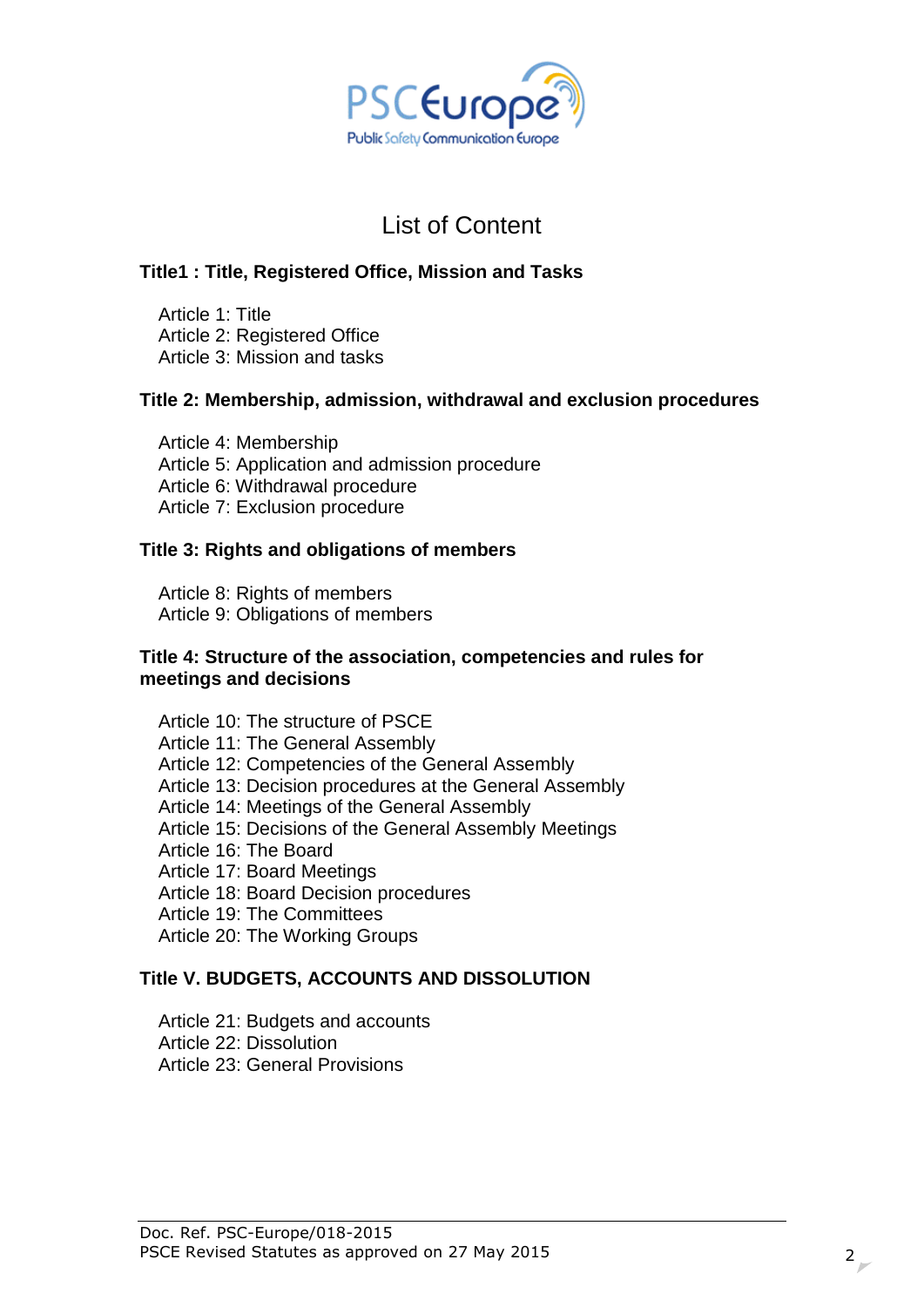

# **Public Safety Communication Europe Statutes**

# <span id="page-2-0"></span>**Title 1: Title, Duration, Registered Office, Mission and Tasks**

### <span id="page-2-1"></span>*Article 1: Title and duration*

*1.1.* The association shall be known as the Public Safety Communication Europe Forum, abbreviated PSC Europe Forum or PSCE. It is here referred to as « the Association ».

*1.2.* The Association is a non-governmental, independent, not for profit international association or NGO.

*1.3.* The Association is established for an unlimited period of time and may be dissolved at any time in accordance with article 23 of the present statutes.

*1.4.* This association is governed by the provisions of Title III of the Belgian law of 27 June 1921 on non-profit associations, non-profit international associations and foundations.

## <span id="page-2-2"></span>*Article 2: Registered Office*

*2.1.* The registered office of the Association is located in the Brussels Region, and currently located at 39 rue des Deux Eglises, B-1000 Brussels within the judicial district of Brussels.

*2.2.* The headquarters can be transferred to any other place in Belgium by a decision of the Board, to be published in the Moniteur Belge (Belgian Official Journal). By derogation from article 12 of the present statutes, the registered office may be transferred to any other location within the French speaking region of Belgium by simple decision taken by the Board. This decision shall be taken by the Board according to the common proceedings, to be published in the Annexes of the Belgian Official Journal and to be added to the file as created at the registrar's office of the competent commercial court within one month starting from the date when the decision is taken.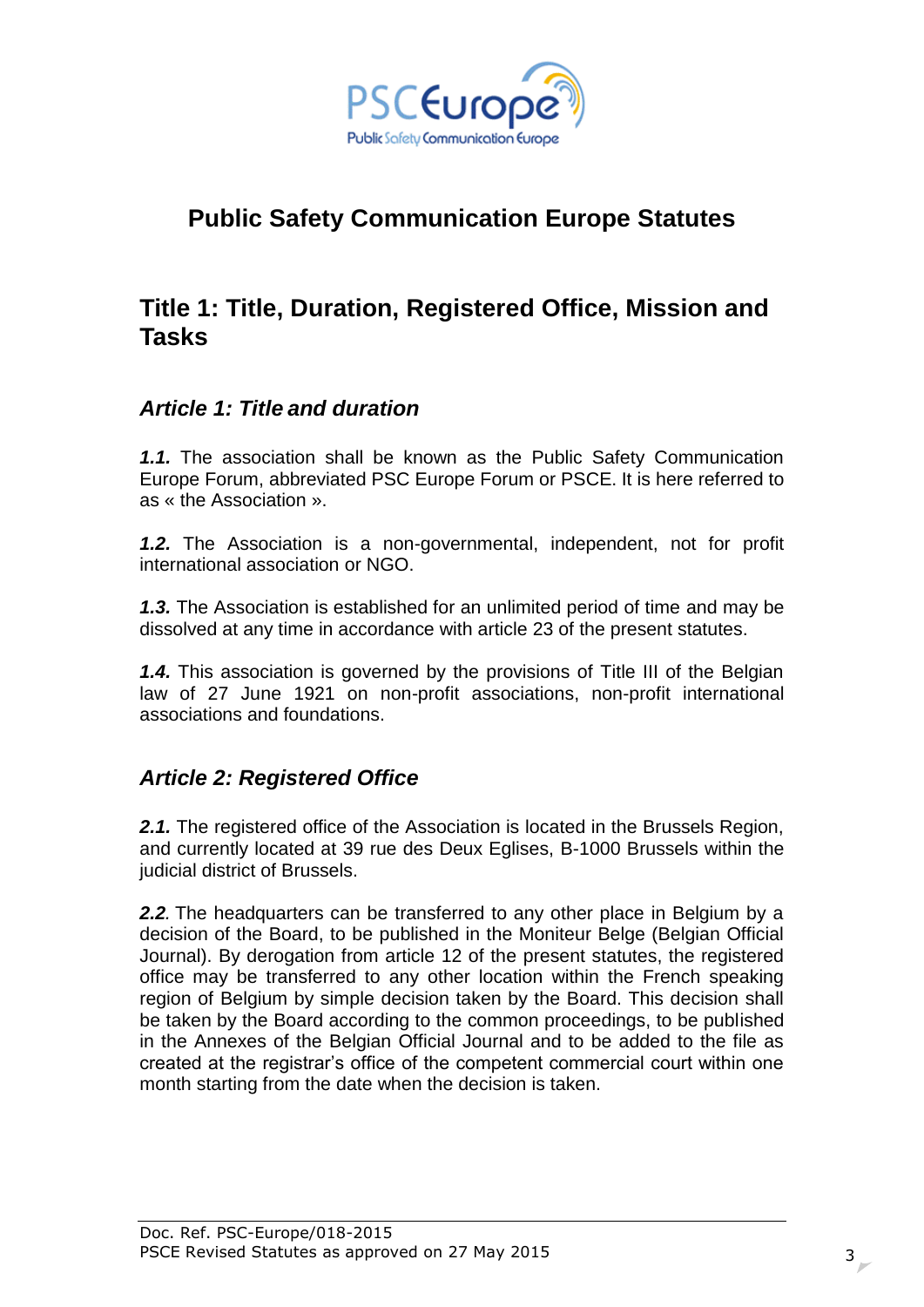

### <span id="page-3-0"></span>*Article 3: Mission and tasks*

**3.1.** The mission of PSCE is to improve the provision of public safety services and the safety and security of the citizens of Europe and the rest of the world, through contributions to the development and use of public safety communications and information systems.

The PSCE provides a common platform for researchers, industry and users to meet and network, learn about technologies used for public safety and influence policy makers at European level.

*3.2.* To achieve its mission, PSCE carries out in particular the following activities**:**

- 1. Consolidate and validate user requirements in the field of public safety concerning communication and information management systems;
- 2. Raise awareness on technical solutions under development;
- 3. Identify non-technological issues;
- 4. Propose a research and Development (R&D) agenda or a technical platform
- 5. Contribute to standardisation activities related to public safety communications;
- 6. Develop Memoranda of Understanding (MoU) on main public safety communication and information system topics;
- 7. Promote the common views defined by its members and represent them through the appropriate channels to the relevant European and International Authorities;
- 8. Undertake any other activities relevant to the mission, such as, for example, the participation in EU projects.

The Association may carry out actions directly or indirectly related to its field. It can for instance support or take interest into similar activities.

# <span id="page-3-1"></span>**Title 2: Membership, admission, withdrawal and exclusion procedures**

### <span id="page-3-2"></span>*Article 4: Membership*

*4.1* Institutional Members

PSCE is composed of at least three institutional members, legally constituted in conformity with the laws and customs of their country of origin. Institutional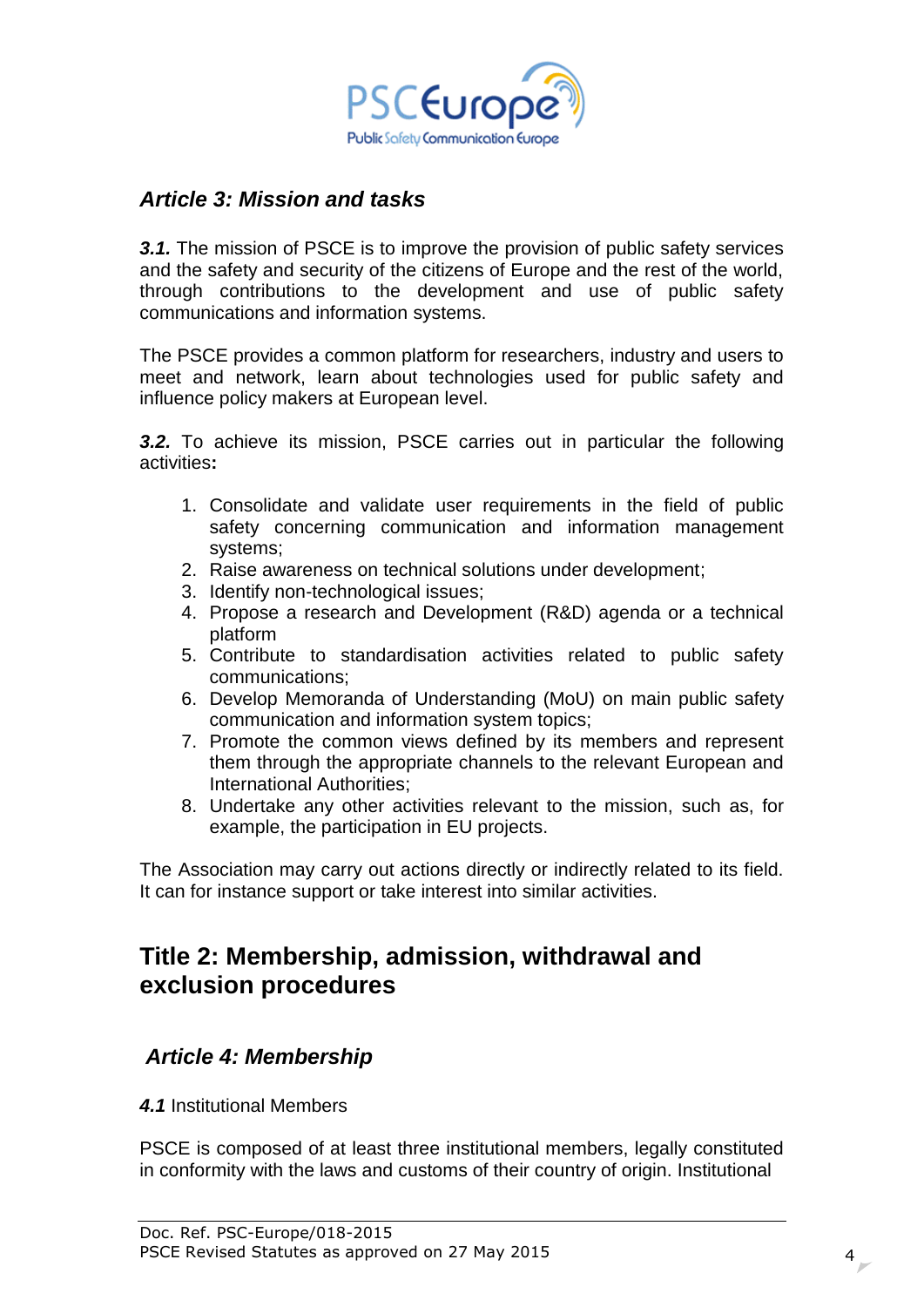

members can be institutions, agencies, organisations or companies at international, national or local level. Only Institutional members are voting members.

The first Institutional members are those parties to the present document.

#### *4.2.* Individuals

Individuals can also register to the Forum and become Individual members. They have no voting rights.

*4.3.* Partnership members

Partnership members shall mean international or national associations or organisations or entities working with public safety issues and which have common interest with PSCE on global public safety issues.

Three categories of Partnership are available and reflect the level of cooperation established with PSCE:

- The letter of intent (LoI) means that the Partnership member has entered into a Letter of Intent with PSCE and intends to develop this relationship later into either a MoU or a Cooperation Agreement
- The Memorandum of Understanding (MoU) means that the Partnership member and PSCE will have a promotion oriented relationship and will create jointly more awareness of both parties and of their deliverables, facilitate the exchange of technical documentation, copies of their working documents and drafts.
- The Cooperation Agreement (CooP) means that the Partnership Member will have a joint production of deliverables with PSCE. Both parties will have a reciprocal interest in avoiding duplication of technical work, agree in particular cases to incorporate texts and graphics from the other party, again on a case by case basis, a licence to produce and distribute their deliverables.

Partnership members have no voting rights.

*4.4.* Individual and Institutional members are registered in one of the following categories:

- User
- Industrial
- Researcher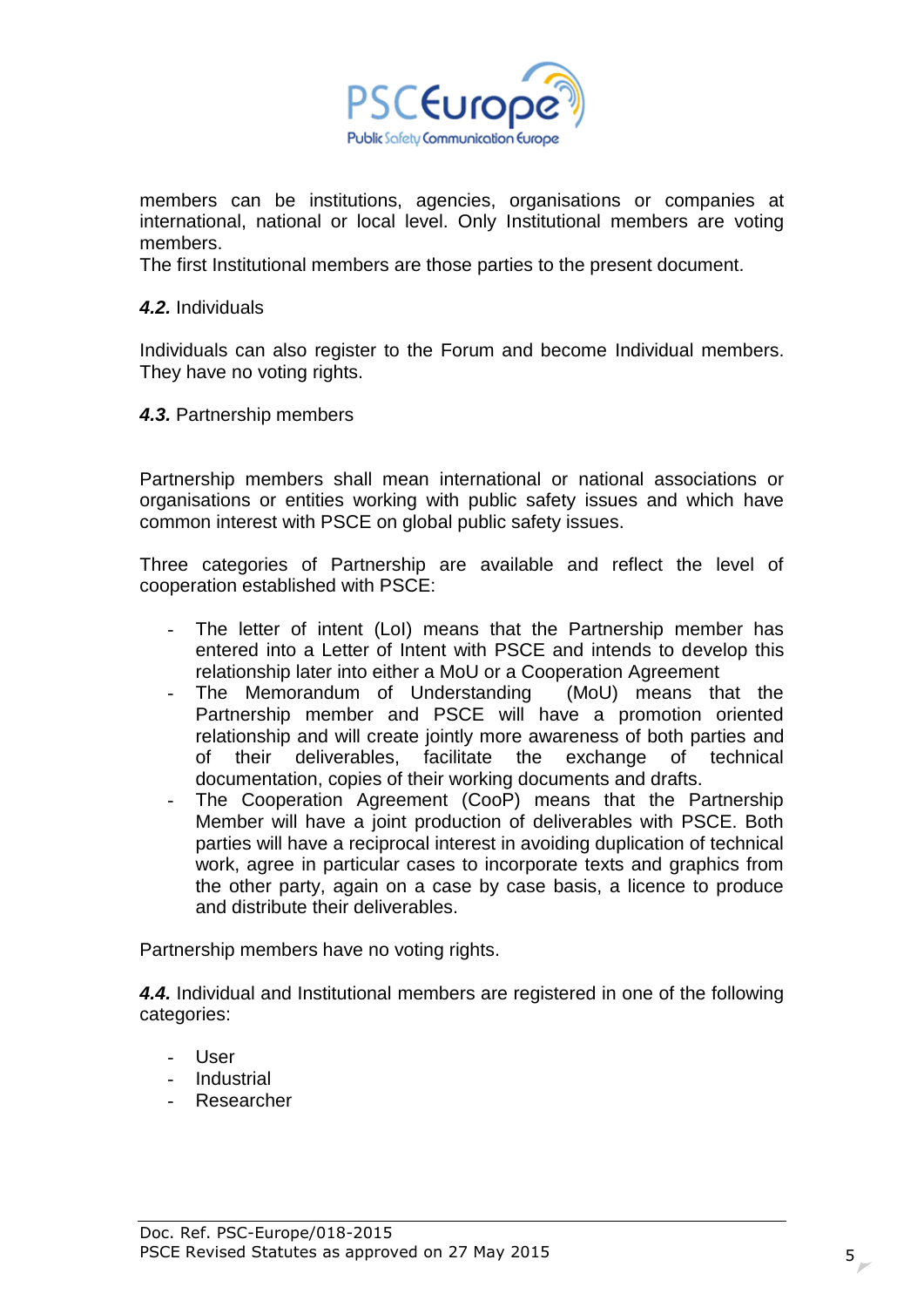

## <span id="page-5-0"></span>*Article 5: Application and admission procedure*

*5.1*. Applications for Institutional members and Partnership members shall be made to the Board which takes the decision and informs the General Assembly at its next meeting.

No reason needs to be given for the refusal of a request for admission.

*5.2.* Application of Individual members is made directly to the Secretary General of PSCE over the PSCE web-site in addition to the PSCE standard application forms approved by the Board. The admission will become effective once approved by the Secretary General. In case of doubt, referral will be made to the Board.

*5.3***.** Readmission to membership in the PSCE is submitted to the procedure set in articles 5.1 and 5.2.

*5.4.* The PSCE membership is dependent on the payment of the fees as laid down in the rules of procedure.

### <span id="page-5-1"></span>*Article 6: Withdrawal procedure*

*6.1.* Any Institutional or Partnership member may withdraw from the PSCE. However, the withdrawal must be communicated to the Board. The General Assembly is to be informed at its next meeting.

*6.2.* An Individual member may withdraw by informing the PSCE Secretary General of their withdrawal as a member of PSCE.

**6.3**. A member withdrawing from the PSCE for any reason must pay in entirety its contribution for the budgetary year in which it withdraws and forfeits the right to any assets of the PSCE.

### <span id="page-5-2"></span>*Article 7: Exclusion procedure*

*7.1.* A member shall be excluded from the PSCE if it has been in serious breach of its duties as a member, especially, if it has sought to act against the PSCE in a detrimental way or if it fails to fulfil any longer the conditions for admission.

*7.2.* A decision to exclude a member may only be taken by the General Assembly by a two-third majority of voting members present and entitled to vote.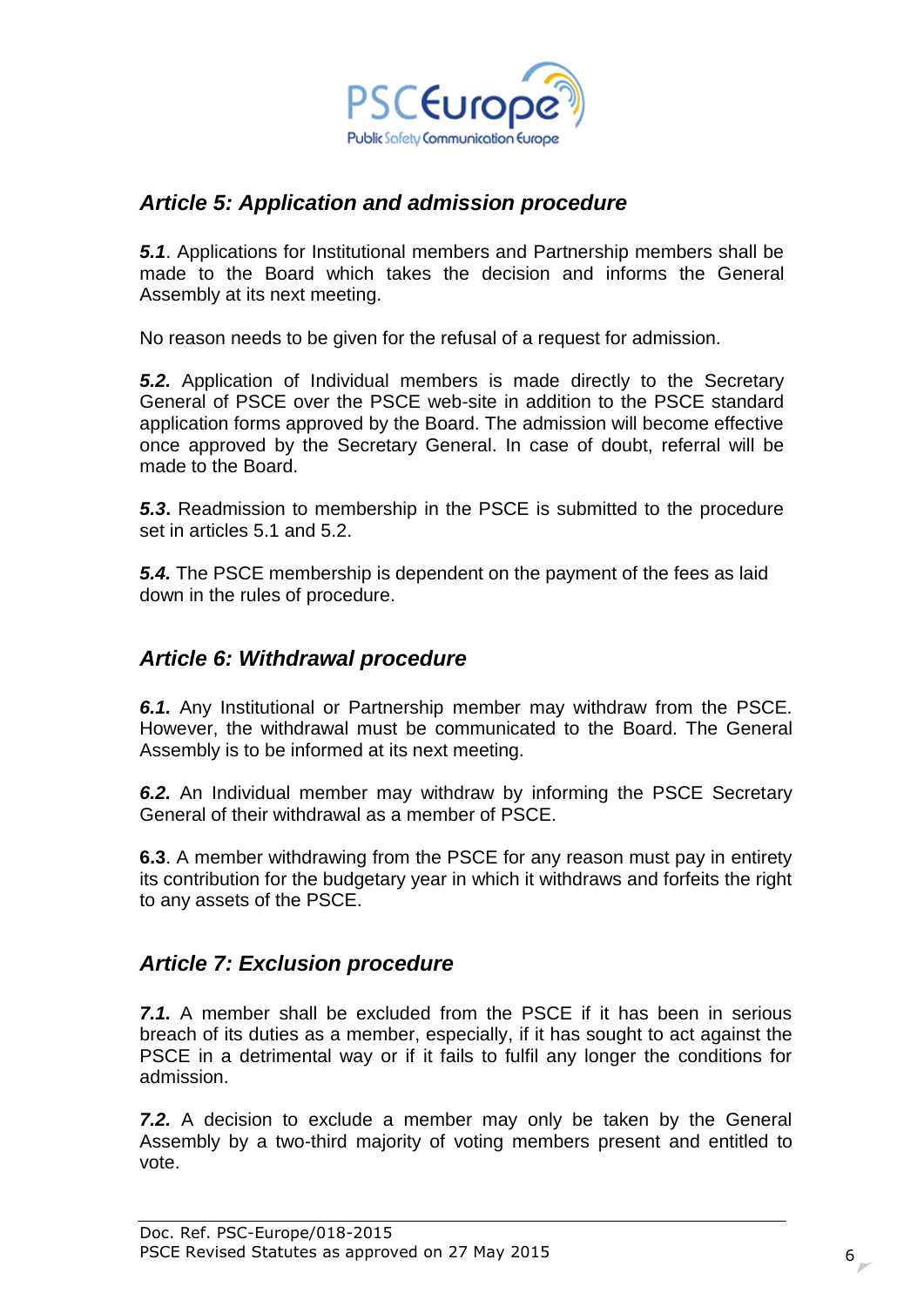

*7.3.* A member which fails to pay its annual contribution after a reminder giving an extra delay of three months shall automatically be excluded. In specific circumstances, the Board may decide to give an extra delay which will in any case not exceed one year for the payment of the contribution.

# <span id="page-6-0"></span>**Title 3: Rights and obligations of members**

# <span id="page-6-1"></span>*Article 8: Rights of members*

All categories of members have the right to attend PSCE meetings, to contribute to PSCE activities and to have access to the information regularly provided by the Secretariat.

Concerning the elections to the different positions in the association, Institutional and Individual members have the right to apply.

Only Institutional members have the right to vote.

# <span id="page-6-2"></span>*Article 9: Obligations of members*

The membership fee is to be paid annually and is determined and reviewed annually by the Board and approved by the General Assembly at the meeting held in the second semester of the year.

The members are not liable for the commitments taken by the association. In the same way, they cannot be held responsible towards the Association or the other Members of the Association for carrying out, rightly or wrongly, or for not carrying out, the tasks given to them by the Association.

# <span id="page-6-3"></span>**Title 4: Structure of the association, competencies and rules for meetings and decisions**

## <span id="page-6-4"></span>*Article 10: The structure of PSCE*

The structures of PSCE are the General Assembly, the Board, the Committees and Working Groups.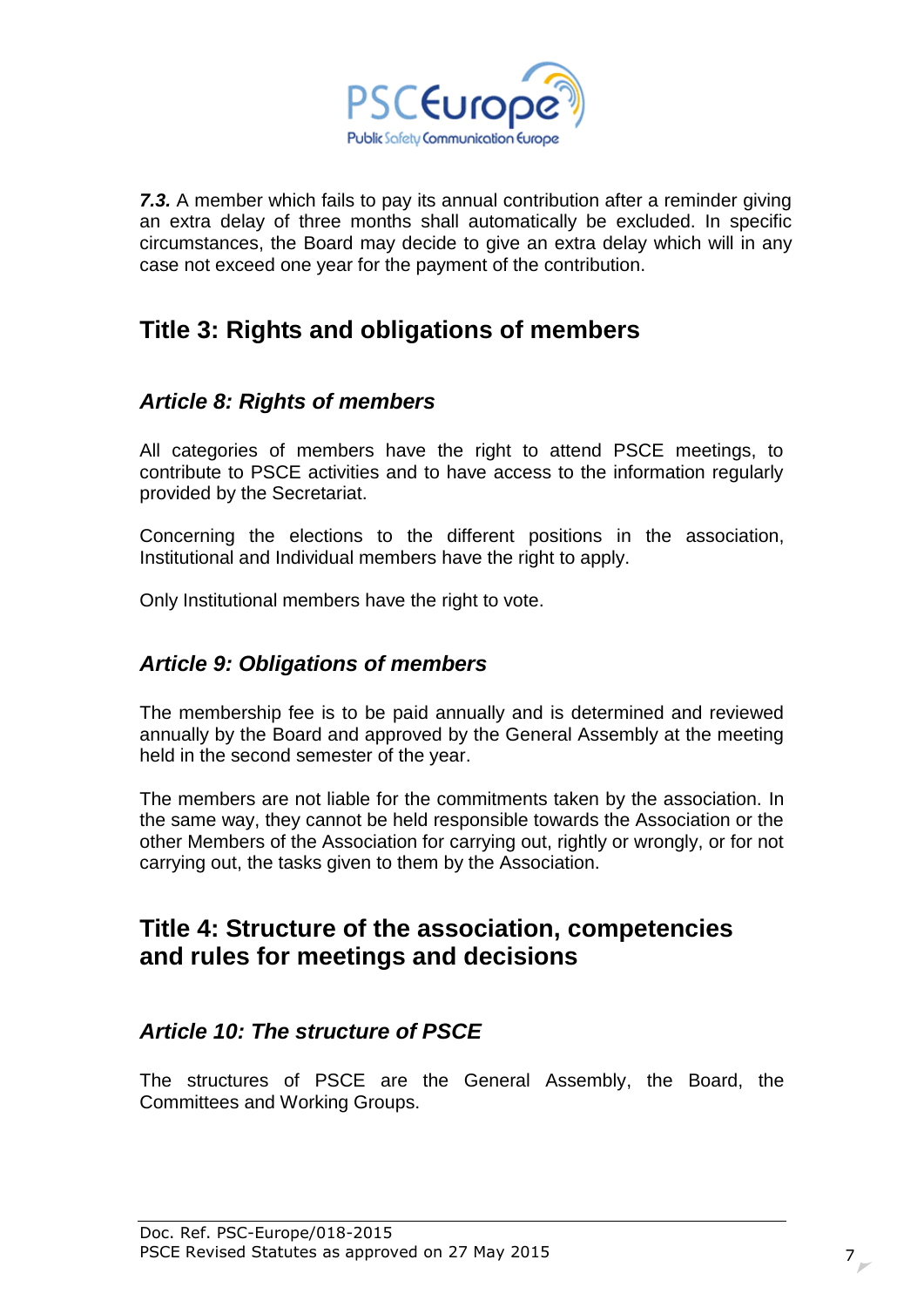

# <span id="page-7-0"></span>*Article 11: The General Assembly*

The General Assembly is the ruling body of the PSCE. All members of PSCE are entitled to attend its meetings.

Any member which is a legal entity will have to nominate in writing an individual to represent him at the General Assembly meetings. The latter will be in charge of participating and, if need be, to vote in the legal entity's name during these meetings. In the same way, any member will be able to designate a substitute to replace his representative. The substitute will have the right to be present at the meetings in the presence or not of the representative, and will, if the need occurs, only be able to vote in the absence of the representative. Members will make sure that the Secretary general is always informed by writing of the identity of their representatives and substitutes.

# <span id="page-7-1"></span>*Article 12: Competencies of the General Assembly*

The General Assembly is competent to make all relevant political and organisational decisions concerning the PSCE in accordance with the Statutes, and among others:

- Adoption of political positions:
- Exclusion of members;
- Approval of the establishment and winding-up of Committees;
- Election and recall of Board members and, if need be, of the commissaries**;**
- Approval of Partnership agreements (MoU or Cooperation agreements);
- Adoption of the budget and of the annual accounts;
- Acquittal of the administrators and, if need be, of the commissaries;
- Amendment of the statutes, under the condition of the modification of the registered office:
- Winding up of the association.

# <span id="page-7-2"></span>*Article 13: Decision procedures at the General Assembly*

*13.1*. The General Assembly cannot make a valid decision unless 33 % of the Institutional members of the PSCE are present or represented.

*13.2.* It is possible to vote at the General Assembly meeting by proxy. One member may not hold more than five proxies. The member designating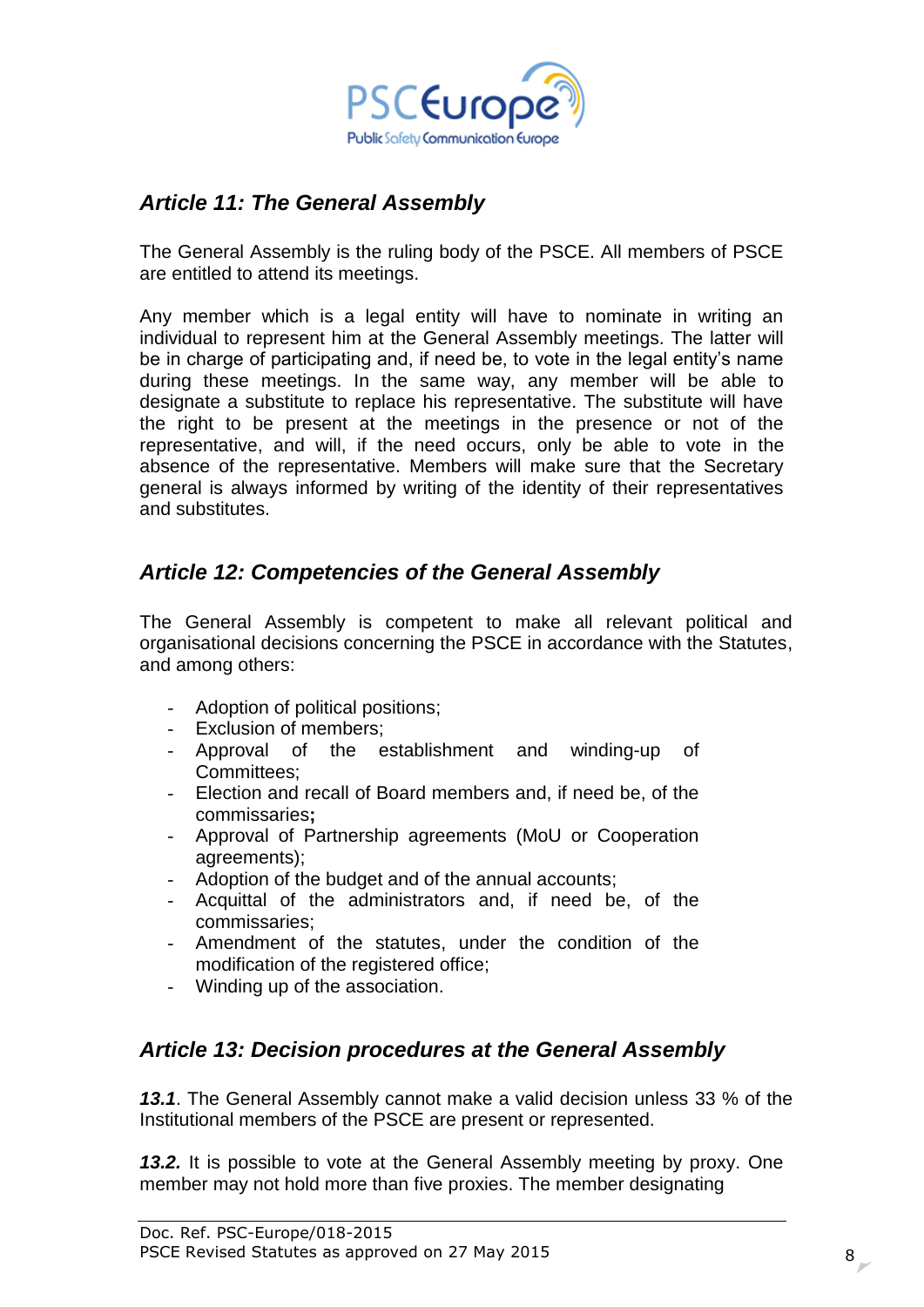

another member as its proxy has to inform the Secretariat in written form before the meeting starts.

*13.3.* Decisions made by the General Assembly shall normally be by consensus. A vote shall be required if an institutional member request it and is seconded by another institutional member.

Votes are not secret.

In the event of a vote, all decisions shall require simple majority of those members present or represented and entitled to vote, except for decisions on amending the statutes and the exclusion of members, which require a 2/3 majority.

### <span id="page-8-0"></span>*Article 14: Meetings of the General Assembly*

*14.1.* The PSCE shall normally hold a General Assembly meeting twice a year, in spring and autumn. The General Assembly meetings shall be called and chaired by the President of the Board. An extraordinary General Assembly must be called if requested by at least 10 % of the members entitled to vote.

*14.2.* The General Assembly meetings must be announced and the agenda issued at least one month in advance. The meeting is empowered to make decisions only on those questions included in the agenda, which may be modified by a vote if requested according to the statues. The Chair has to convene the General Assembly meetings at least one month in advance by letter, fax, e-mail, posting on the website or any other mean that include the invitation and the agenda.

*14.3.* Concerning the amendment of the statutes, members have to be informed two months before of the date of the General Assembly and of the content of the proposals.

## <span id="page-8-1"></span>*Article 15: Decisions of the General Assembly Meetings*

Decisions of the General Assembly are recorded in minutes and distributed to all members. Decisions are also recorded in a register signed by the President and kept at the disposal of PSCE members at the registered office.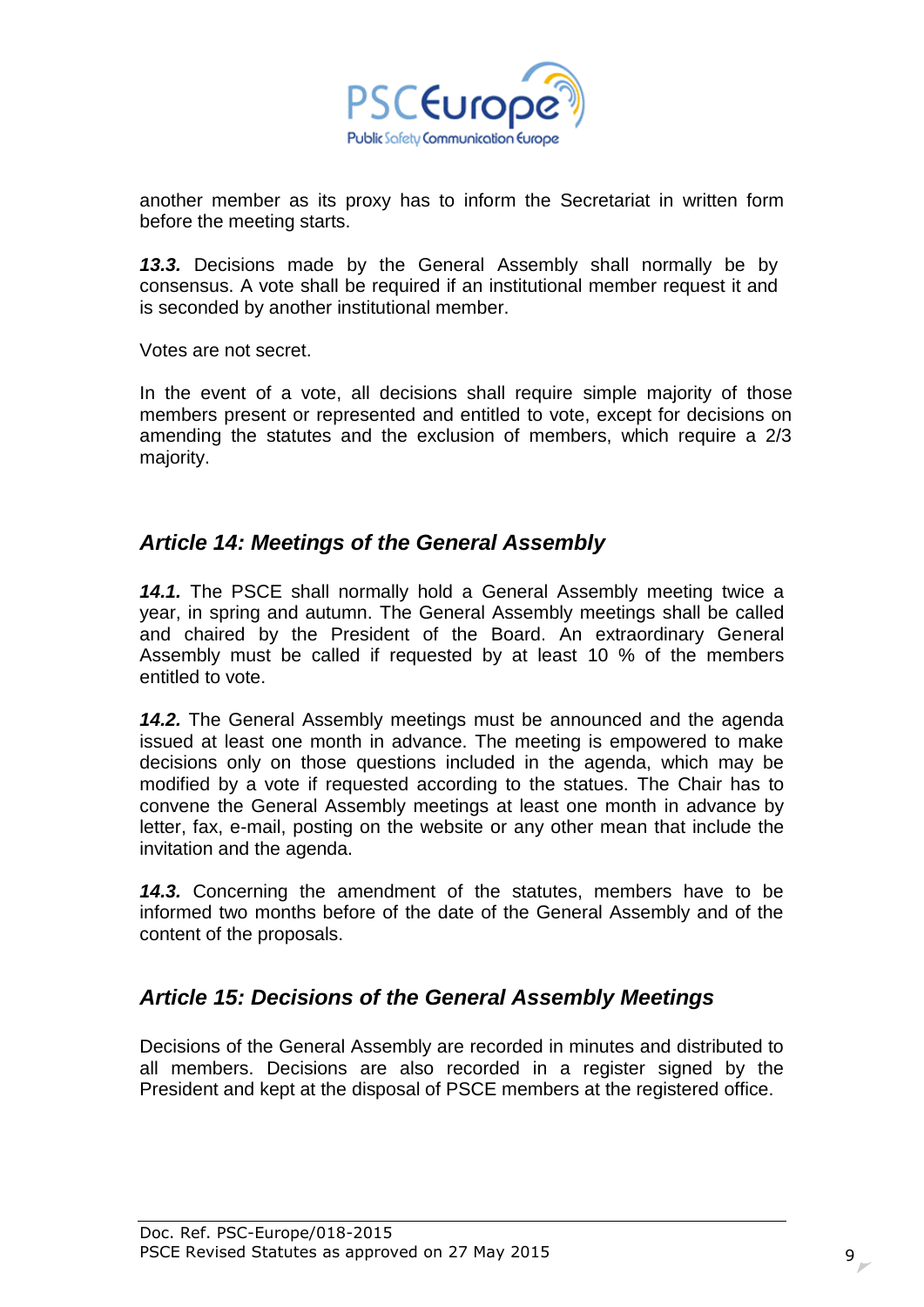

## <span id="page-9-0"></span>*Article 16: The Board*

*16.1.* The PSCE is directed by a Board composed of at least four members, which has all management and administrative powers. The Board manages the assets of the association and represents it in all judicial and other acts, through the intermediary of its President.

The Board members are elected for a period of 4 years and can be re-elected. The Board member mandate is not remunerated.

The Board has the power of preparing administrative or political decisions for the General Assembly, of implementing decisions taken by the General Assembly and of adopting decisions except those reserved to the General Assembly. It is also responsible for the management of the General Assembly, the Committees and the Working Groups.

The Board is competent to adopt and modify the internal regulations.

*16.2.* The Board shall consist of the President, the Vice-President including the function of Treasurer, the Relation and Communication Officer and the Past-President. Each year, there is a rotation of the positions.

After being elected, each Board member will first serve as Relation and Communication Officer, then become Vice-President, then President and finally Past President. Within a four year term, all Board members have fulfilled each of the four positions.

Functioning rules can be further detailed in the rules of procedure.

*16.3.* The procedure for electing the Board members shall be as follows: the elected Chair of the respective Committee is presented to the General Assembly for appointment for the 4-years-term, starting with the function of Relations and Communications Officer. The 4<sup>th</sup> Board member is directly elected by the General Assembly. According to article 8 paragraph 2, the institutional and individual members can present candidates at least two weeks before the elections.

*16.4.* The elections of the Board shall be organised each year at PSCE's first conference in the calendar year to allow a seamless handover from one Board member ending a mandate to a new Board member beginning a mandate.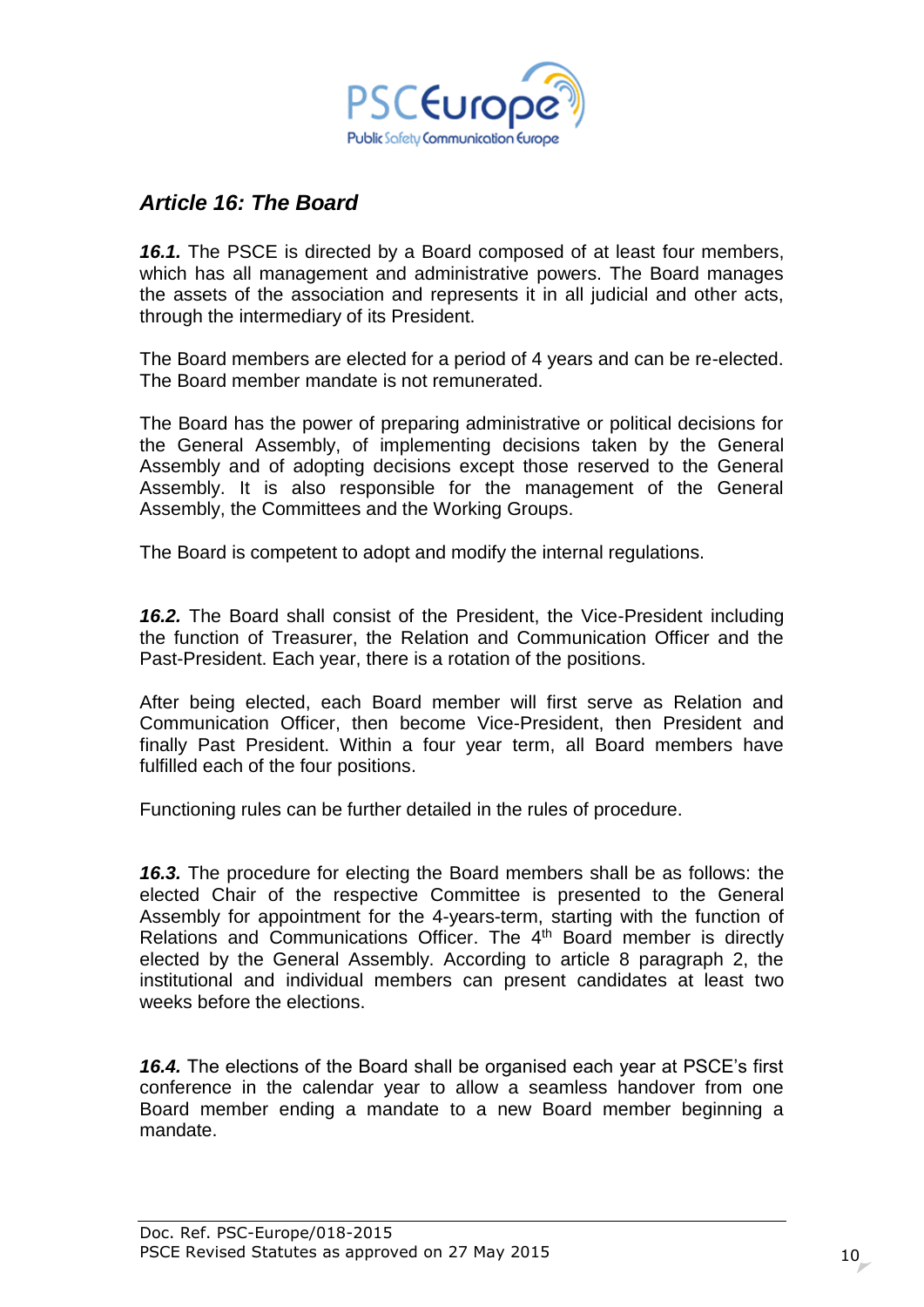

16.4.1. In order to transit in calendar year 2012 from the previous election system to once-a-year elections, the Board member who is not a chair of one of the three committees shall be elected by the General Assembly for a mandate of one year. The three Board members emanating from the Committees, as well as the respective Vice-Chairs and Secretaries shall be elected for two, three and four consecutive years, the order of which is to be decided by a draw.

*16.5.* In the case of recall, resignation or death of the members of the Board, the following rules shall apply.

The recall is subject to the conditions laid down in article 13.

In the case of recall, resignation or death of its representative on the Board, the relevant committee has the possibility to nominate a representative who will end the term of the one he/she is replacing.

For other Board members, election shall be organized at the next General Assembly.

*16.6.* The President represents the PSCE, acts on its behalf, and has full power to sign, with the exception of a special power of attorney requested by the General Assembly. Any legal document affecting the PSCE shall be signed by the President. The President shall also represent the association in all judicial and legal proceedings.

*16.7.* The Board nominates a Secretary General for a period of time and based on the conditions to be decided by the Board. The Board has the power to dismiss the Secretary General in respect of the common proceedings. The Secretary General is responsible for taking care of the daily management of the association. The Board has the right to delegate additional powers to the Secretary General or to other responsible persons whenever required for the achievement of the association's objectives.

### <span id="page-10-0"></span>*Article 17: Board Meetings*

The Board shall meet at least twice a year, either in Belgium or abroad, or whenever the President considers it necessary or at the request of three of its members

The Board has to be convened by the President at least twice a year by letter, fax, e-mail or any other mean that include the invitation and the agenda, at least four weeks in advance.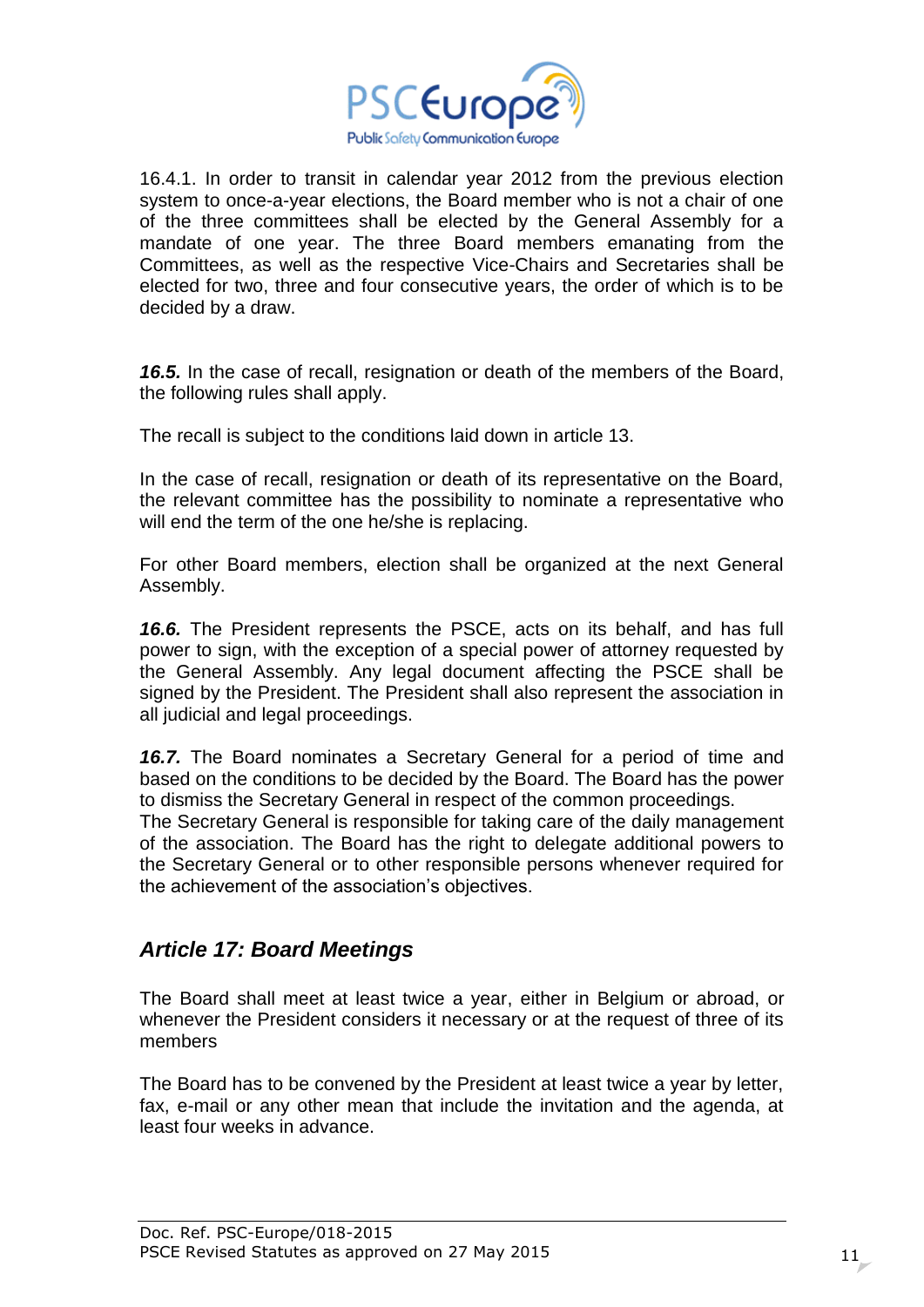

## <span id="page-11-0"></span>*Article 18: Board Decision procedures*

*18.1.* At least 3 members of the Board have to be present for the meeting to make decisions.

Members of the Board which are not able to attend a Board meeting may participate to the meeting using teleconference facilities.

*18.2.* The Board adopts decisions by consensus. When consensus is not reachable, decision are adopted by simple majority. In case of equal votes, the President has the casting vote.

*18.3.* All acts which bind the association are signed by the President or, if unavailable, by the Vice-President, or, if unavailable, by two administrators acting jointly.

*18.4.* In financial matters, acts have to be signed jointly by the President and the Treasurer. Both the President and the Treasurer are authorised to delegate their power of signing binding acts to appropriate persons up to a financial limit agreed by the Board.

*18.5.* Resolutions are recorded in a register signed by the President kept at the disposal of PSCE members.

*18.6***.** The administrators and the Secretary General do not contract any personal obligation rising from their function and are responsible only for carrying out their mandate.

### <span id="page-11-1"></span>*Article 19: The Committees*

Three Committees are established:

- a) Users Committee
- b) Industrials Committee
- c) Researchers Committee

The category of membership as laid down in article 4.4 decides which Committee the different member belongs to. Each Committee elects a Chair for a period of four years and in the respect of the Rules of procedure. Reelection is possible.

According to article 8 paragraph 2, the institutional and individual members can present candidates at least two weeks before the elections.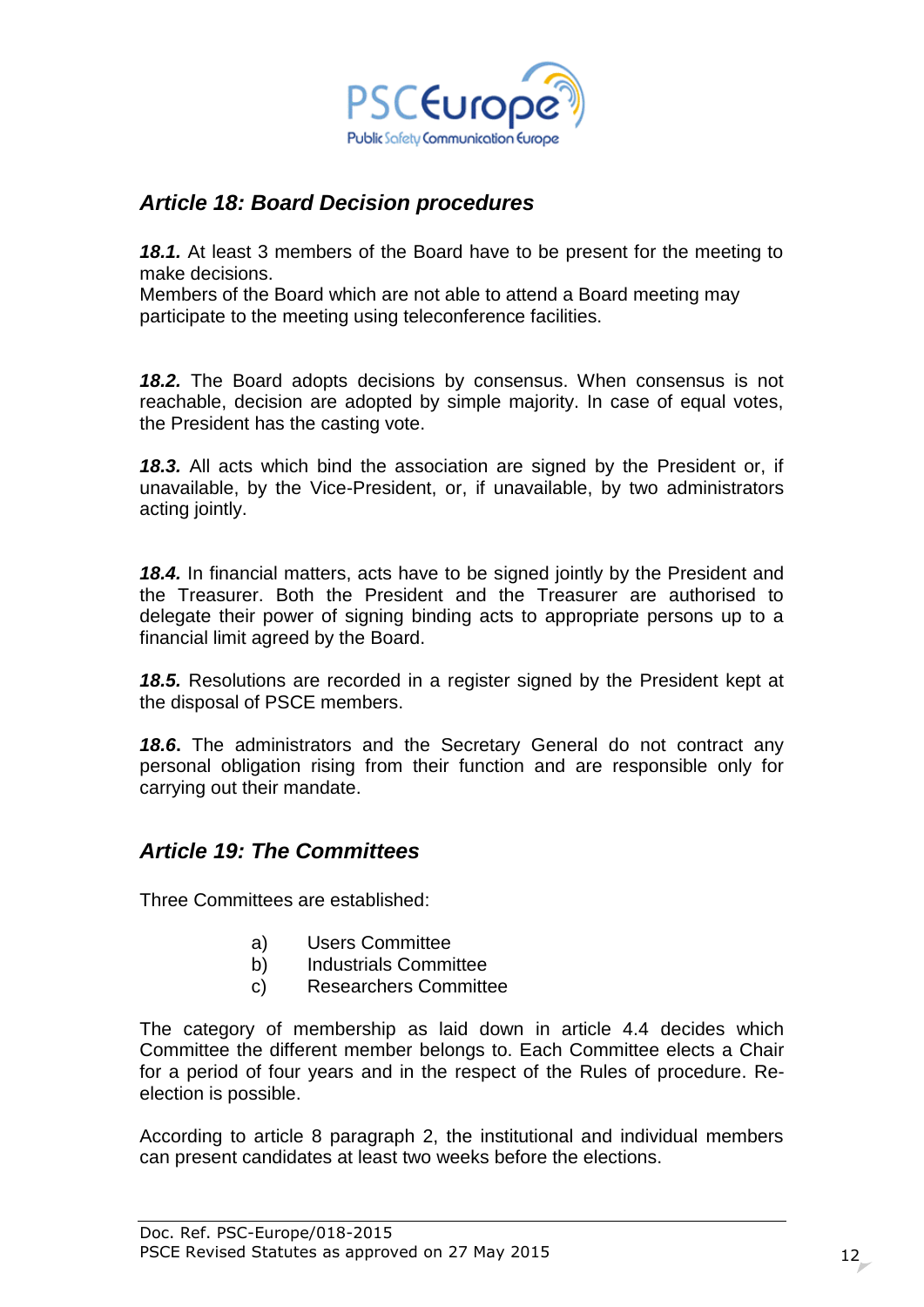

The Chairs of the Committees are appointed by the General Assembly to the Board of PSCE.

Guidelines and procedures for the Committees are to be found in the Rules of Procedure.

## <span id="page-12-0"></span>*Article 20: The Working Groups*

Working Groups are established when PSCE wants to address a specific topic within public safety communication. The Board appoints the Chair of the Working Group. Membership of working groups is open to all members of the PSCE Members. Non-members may join by invitation by the chair.

The chair is responsible for the progress and the result of the working group, and reports to the Board.

When the expected tasks of the Working Group are finished, the Working Group is dissolved and the Chair released from his/her duties.

If the progress within an established Working Group expected task is not reached, within the planned schedule, the Board can dissolve the Working Group.

Guidelines and procedures for the Working Groups are to be found in the Rules of procedure.

# <span id="page-12-2"></span><span id="page-12-1"></span>**Title V. BUDGETS, ACCOUNTS AND DISSOLUTION**

### *Article 21: Budgets and accounts*

The financial year begins on 1 January and ends on 31 December. The Board is required to submit the accounts for the closing financial year and the draft budget for the upcoming financial year to the General Assembly for approval. The Treasurer shall make its reports.